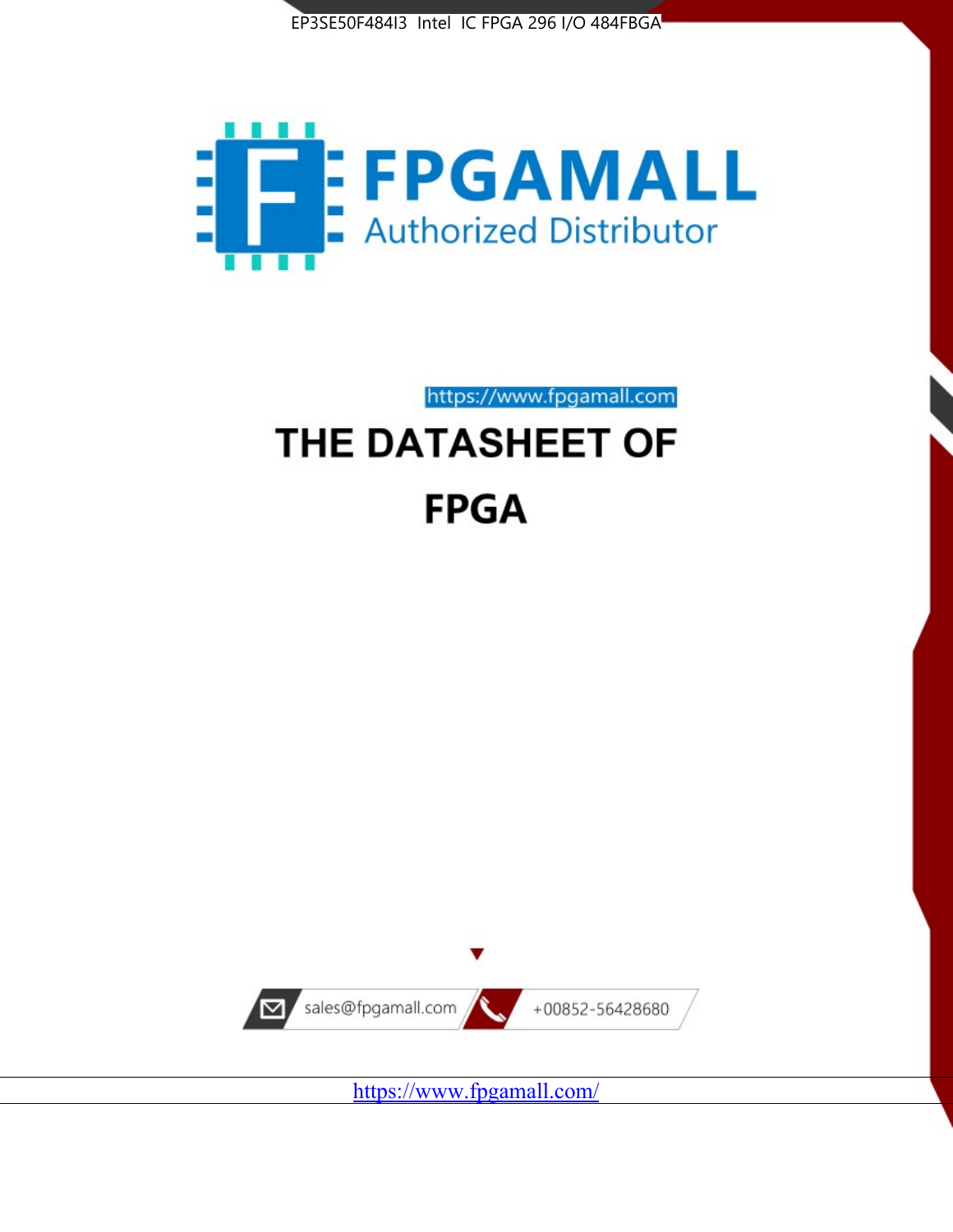EP3SE50F484I3 Intel IC FPGA 296 I/O 484FBGA



# **1. Stratix III Device Family Overview**

**SIII51001-1.8**

The Stratix® III family provides one of the most architecturally advanced, high-performance, low-power FPGAs in the marketplace.

Stratix III FPGAs lower power consumption through Altera's innovative Programmable Power Technology, which provides the ability to turn on the performance where needed and turn down the power consumption for blocks not in use. Selectable Core Voltage and the latest in silicon process optimizations are also employed to deliver the industry's lowest power, high-performance FPGAs.

Specifically designed for ease of use and rapid system integration, the Stratix III FPGA family offers two variants optimized to meet different application needs:

- The Stratix III *L* family provides balanced logic, memory, and multiplier ratios for mainstream applications.
- The Stratix III *E* family is memory- and multiplier-rich for data-centric applications.

Modular I/O banks with a common bank structure for vertical migration lend efficiency and flexibility to the high-speed I/O. Package and die enhancements with dynamic on-chip termination, output delay, and current strength control provide best-in-class signal integrity.

Based on a 1.1-V, 65-nm all-layer copper SRAM process, the Stratix III family is a programmable alternative to custom ASICs and programmable processors for high-performance logic, digital signal processing (DSP), and embedded designs.

Stratix III devices include optional configuration bit stream security through volatile or non-volatile 256-bit Advanced Encryption Standard (AES) encryption. Where ultra-high reliability is required, Stratix III devices include automatic error detection circuitry to detect data corruption by soft errors in the configuration random-access memory (CRAM) and user memory cells.

## **Features Summary**

Stratix III devices offer the following features:

- 48,000 to 338,000 equivalent logic elements (LEs) (refer to Table 1–1)
- 2,430 to 20,497 Kbits of enhanced TriMatrix memory consisting of three RAM block sizes to implement true dual-port memory and FIFO buffers
- High-speed DSP blocks provide dedicated implementation of 9×9, 12×12, 18×18, and 36×36 multipliers (at up to 550 MHz), multiply-accumulate functions, and finite impulse response (FIR) filters
- I/O:GND:PWR ratio of 8:1:1 along with on-die and on-package decoupling for robust signal integrity
- Programmable Power Technology, which minimizes power while maximizing device performance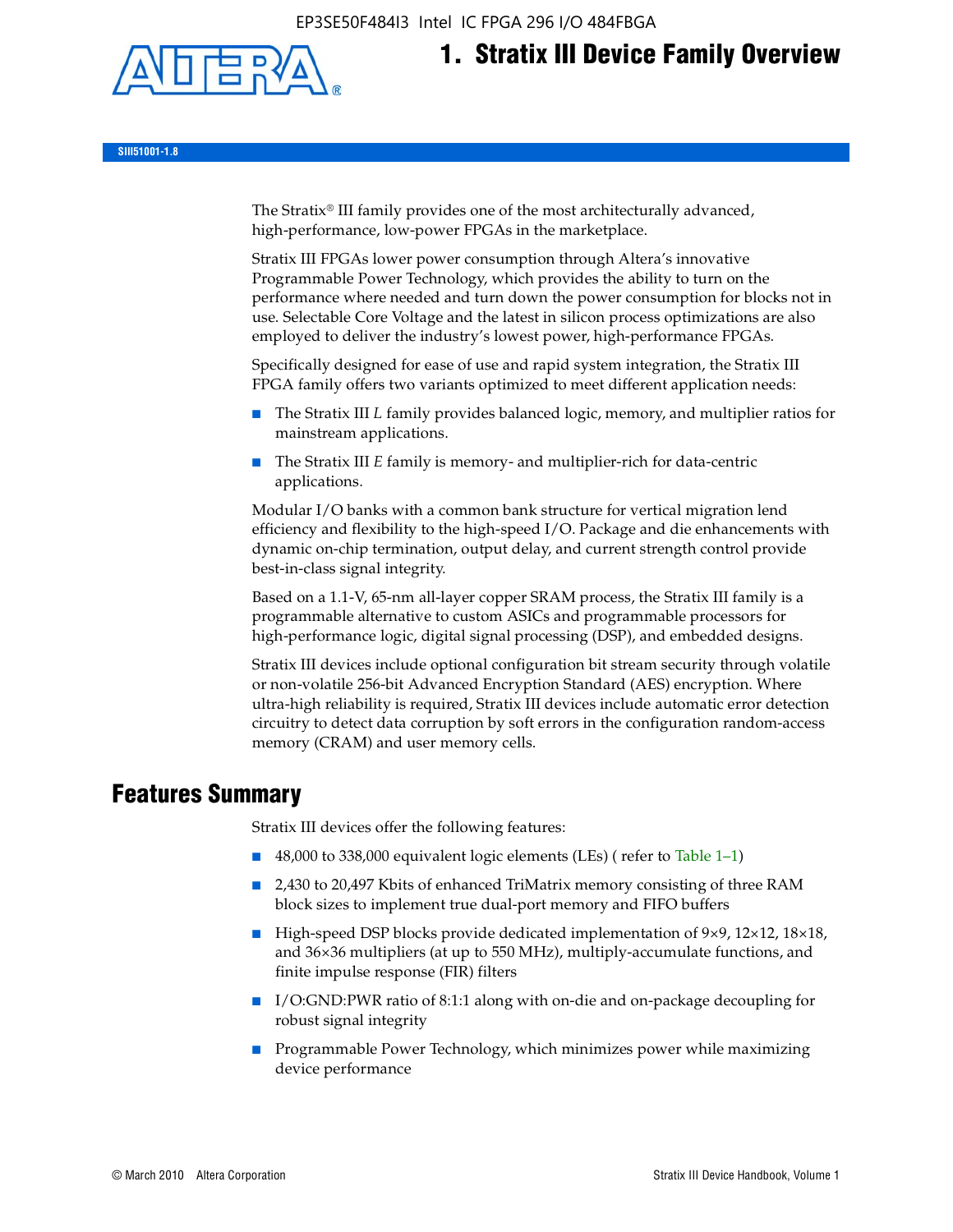- Selectable Core Voltage, available in low-voltage devices (L ordering code suffix), enables selection of lowest power or highest performance operation
- Up to 16 global clocks, 88 regional clocks, and 116 peripheral clocks per device
- Up to 12 phase-locked loops (PLLs) per device that support PLL reconfiguration, clock switchover, programmable bandwidth, clock synthesis, and dynamic phase shifting
- Memory interface support with dedicated DQS logic on all I/O banks
- Support for high-speed external memory interfaces including DDR, DDR2, DDR3 SDRAM, RLDRAM II, QDR II, and QDR II+ SRAM on up to 24 modular I/O banks
- Up to 1,104 user I/O pins arranged in 24 modular I/O banks that support a wide range of industry I/O standards
- Dynamic On-Chip Termination (OCT) with auto calibration support on all  $I/O$ banks
- High-speed differential I/O support with serializer/deserializer (SERDES) and dynamic phase alignment (DPA) circuitry for 1.6 Gbps performance
- Support for high-speed networking and communications bus standards including SPI-4.2, SFI-4, SGMII, Utopia IV, 10 Gigabit Ethernet XSBI, Rapid I/O, and NPSI
- The only high-density, high-performance FPGA with support for 256-bit AES volatile and non-volatile security key to protect designs
- Robust on-chip hot socketing and power sequencing support
- Integrated cyclical redundancy check (CRC) for configuration memory error detection with critical error determination for high availability systems support
- Built-in error correction coding (ECC) circuitry to detect and correct data errors in M144K TriMatrix memory blocks
- Nios<sup>®</sup> II embedded processor support
- Support for multiple intellectual property megafunctions from Altera® MegaCore® functions and Altera Megafunction Partners Program (AMPPSM)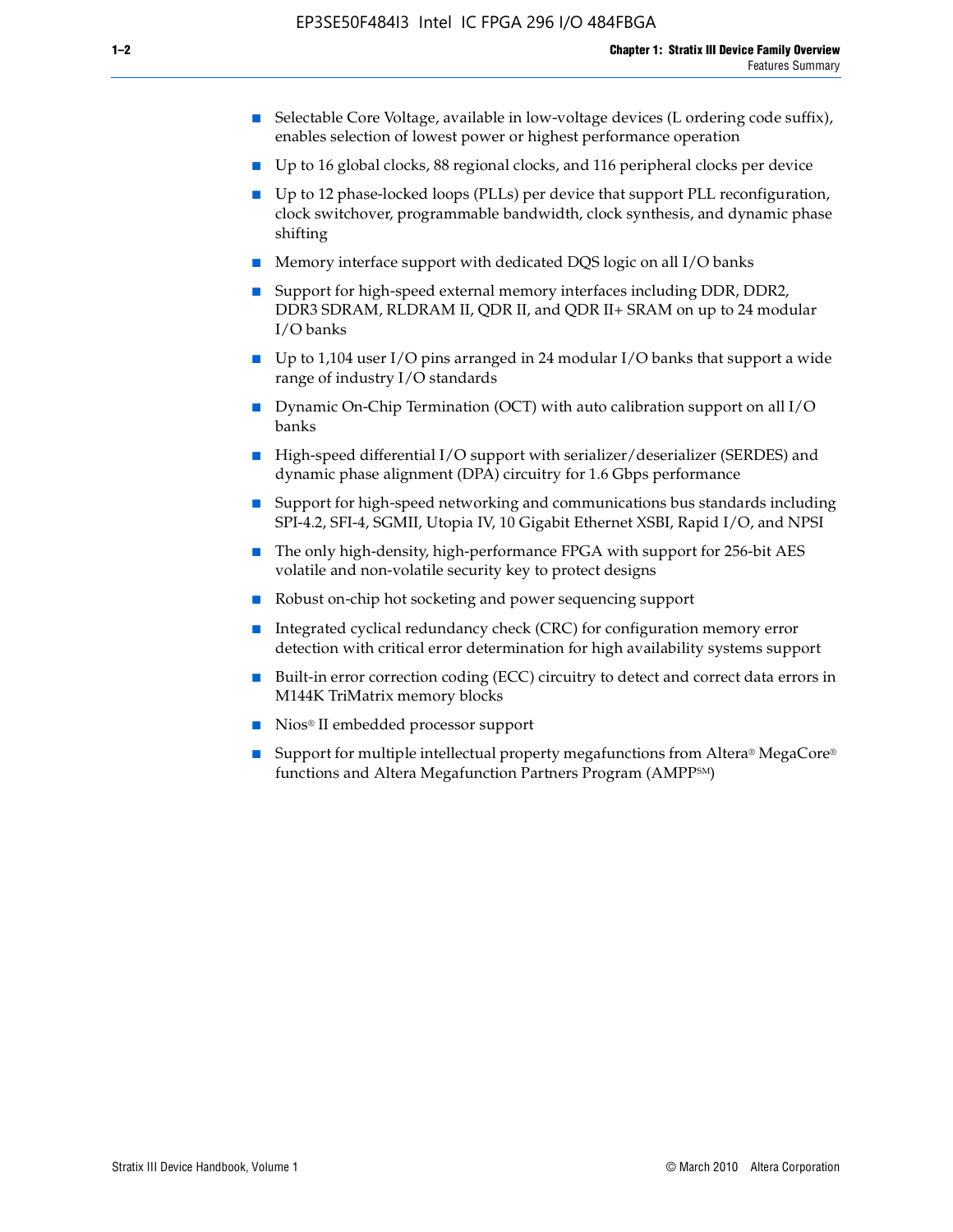#### Table 1–1 lists the Stratix III FPGA family features.

|                                                 | Device/<br><b>Feature</b> | <b>ALMs</b> | LEs    | M9K<br><b>Blocks</b> | <b>M144K</b><br><b>Blocks</b> | <b>MLAB</b><br><b>Blocks</b> | <b>Total</b><br><b>Embedded</b><br><b>RAM Kbits</b> | <b>MLAB</b><br><b>RAM</b><br><b>Kbits</b><br>(1) | <b>Total</b><br><b>RAM</b><br>Kbits $(2)$ | $18\times18$ -bit<br><b>Multipliers</b><br>(FIR Mode) | <b>PLLs</b><br>(3) |
|-------------------------------------------------|---------------------------|-------------|--------|----------------------|-------------------------------|------------------------------|-----------------------------------------------------|--------------------------------------------------|-------------------------------------------|-------------------------------------------------------|--------------------|
|                                                 | EP3SL50                   | 19K         | 47.5K  | 108                  | 6                             | 950                          | 1,836                                               | 297                                              | 2,133                                     | 216                                                   | 4                  |
|                                                 | EP3SL70                   | 27K         | 67.5K  | 150                  | 6                             | 1.350                        | 2,214                                               | 422                                              | 2,636                                     | 288                                                   | 4                  |
| <b>Stratix III</b>                              | EP3SL110                  | 43K         | 107.5K | 275                  | 12                            | 2,150                        | 4,203                                               | 672                                              | 4,875                                     | 288                                                   | 8                  |
| Logic<br><b>Family</b>                          | EP3SL150                  | 57K         | 142.5K | 355                  | 16                            | 2,850                        | 5,499                                               | 891                                              | 6,390                                     | 384                                                   | 8                  |
|                                                 | EP3SL200                  | 80K         | 200K   | 468                  | 36                            | 4,000                        | 9,396                                               | 1,250                                            | 10,646                                    | 576                                                   | 12                 |
|                                                 | EP3SL340                  | 135K        | 337.5K | 1.040                | 48                            | 6,750                        | 16,272                                              | 2,109                                            | 18,381                                    | 576                                                   | 12                 |
|                                                 | EP3SE50                   | 19K         | 47.5K  | 400                  | 12                            | 950                          | 5,328                                               | 297                                              | 5,625                                     | 384                                                   | 4                  |
| <b>Stratix III</b><br><b>Enhanced</b><br>Family | EP3SE80                   | 32K         | 80K    | 495                  | 12                            | 1,600                        | 6,183                                               | 500                                              | 6,683                                     | 672                                                   | 8                  |
|                                                 | EP3SE110                  | 43K         | 107.5K | 639                  | 16                            | 2,150                        | 8,055                                               | 672                                              | 8,727                                     | 896                                                   | 8                  |
|                                                 | EP3SE260                  | 102K        | 255K   | 864                  | 48                            | 5,100                        | 14,688                                              | 1,594                                            | 16,282                                    | 768                                                   | 12                 |

**Table 1–1.** FPGA Family Features for Stratix III Devices

**Notes to Table 1–1:**

(1) MLAB ROM mode supports twice the number of MLAB RAM Kbits.

(2) For total ROM Kbits, use this equation to calculate: Total ROM Kbits = Total Embedded RAM Kbits +  $[(# of MLAB blocks × 640)/1024]$ 

(3) The availability of the PLLs shown in this column is based on the device with the largest package. Refer to the *[Clock Networks and PLLs in Stratix](http://www.altera.com/literature/hb/stx3/stx3_siii51006.pdf)  [III Devices](http://www.altera.com/literature/hb/stx3/stx3_siii51006.pdf)* chapter in volume 1 of the *Stratix III Device Handbook* for the availability of the PLLs for each device.

> The Stratix III logic family (*L*) offers balanced logic, memory, and multipliers to address a wide range of applications, while the enhanced family (*E*) offers more memory and multipliers per logic and is ideal for wireless, medical imaging, and military applications.

Stratix III devices are available in space-saving FineLine BGA (FBGA) packages (refer to Table 1–2 and Table 1–3).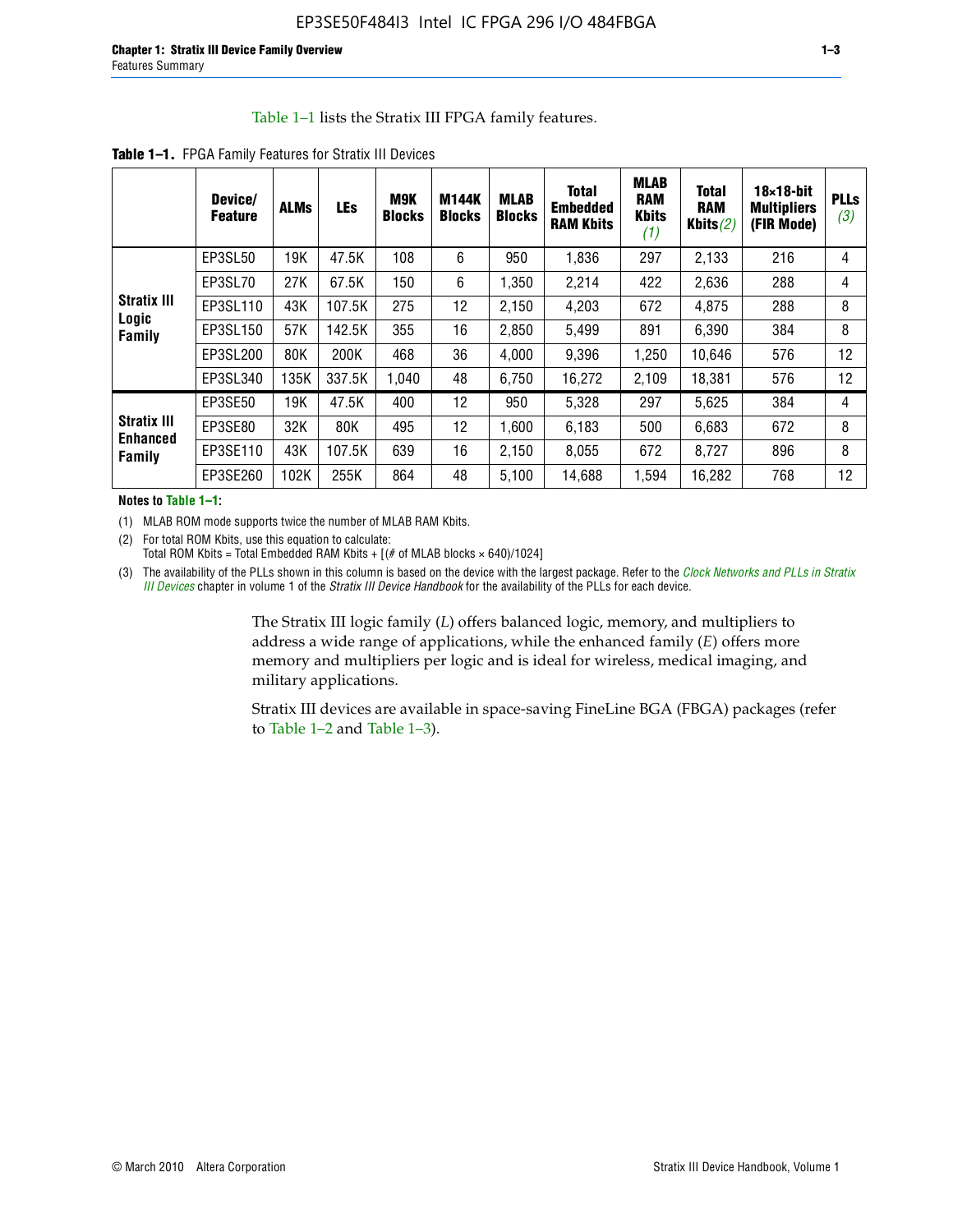Table 1–2 lists the Stratix III FPGA package options and I/O pin counts.

| <b>Device</b>  | 484-Pin<br><b>FineLine</b><br>BGA(2) | <b>780-Pin</b><br><b>FineLine</b><br>BGA(2) | 1152-Pin<br><b>FineLine</b><br>BGA(2) | <b>1517-Pin</b><br><b>FineLine BGA</b><br>(3) | <b>1760-Pin</b><br><b>FineLine BGA</b><br>(3) |
|----------------|--------------------------------------|---------------------------------------------|---------------------------------------|-----------------------------------------------|-----------------------------------------------|
| EP3SL50        | 296                                  | 488                                         |                                       |                                               |                                               |
| EP3SL70        | 296                                  | 488                                         |                                       |                                               |                                               |
| EP3SL110       |                                      | 488                                         | 744                                   |                                               |                                               |
| EP3SL150       |                                      | 488                                         | 744                                   |                                               |                                               |
| EP3SL200       |                                      | 488 $(5)$                                   | 744                                   | 976                                           |                                               |
| EP3SL340       |                                      |                                             | 744(4)                                | 976                                           | 1,120                                         |
| <b>EP3SE50</b> | 296                                  | 488                                         |                                       |                                               |                                               |
| EP3SE80        |                                      | 488                                         | 744                                   |                                               |                                               |
| EP3SE110       |                                      | 488                                         | 744                                   |                                               |                                               |
| EP3SE260       |                                      | '488(5)                                     | 744                                   | 976                                           |                                               |

**Table 1–2.** Package Options and I/O Pin Counts *(Note 1)*

**Notes to Table 1–2:**

(1) The arrows indicate vertical migration.

- (2) All I/O pin counts include eight dedicated clock inputs (CLK1p, CLK1n, CLK3p, CLK3n, CLK8p, CLK8n, CLK10p, and CLK10n) that can be used for data inputs.
- (3) All I/O pin counts include eight dedicated clock inputs (CLK1p, CLK1n, CLK3p, CLK3n, CLK8p, CLK8n, CLK10p, and CLK10n) and eight dedicated corner PLL clock inputs (PLL\_L1\_CLKp, PLL\_L1\_CLKn, PLL\_L4\_CLKp, PLL\_L4\_CLKn, PLL\_R4\_CLKp, PLL\_R4\_CLKn, PLL\_R1\_CLKp, and PLL\_R1\_CLKn) that can be used for data inputs.
- (4) The EP3SL340 FPGA is offered only in the H1152 package, but not offered in the F1152 package.
- (5) The EP3SE260 and EP3SL200 FPGAs are offered only in the H780 package, but not offered in the F780 package.

All Stratix III devices support vertical migration within the same package (for example, you can migrate between the EP3SL50 and EP3SL70 devices in the 780-pin FineLine BGA package). Vertical migration allows you to migrate to devices whose dedicated pins, configuration pins, and power pins are the same for a given package across device densities.

To ensure that a board layout supports migratable densities within one package offering, enable the applicable vertical migration path within the Quartus® II software. On the Assignments menu, point to **Device** and click **Migration Devices**. You can migrate from the *L* family to the *E* family without increasing the number of LEs available. This minimizes the cost of vertical migration.

Table 1–3 lists the Stratix III FineLine BGA (FBGA) package sizes.

**Table 1–3.** FineLine BGA Package Sizes

| <b>Dimension</b>     | <b>484 Pin</b> | <b>780 Pin</b> | <b>1152 Pin</b> | <b>1517 Pin</b> | <b>1760 Pin</b> |
|----------------------|----------------|----------------|-----------------|-----------------|-----------------|
| Pitch (mm)           | 1.00           | 1.00           | 1.00            | 1.00            | 1.00            |
| Area (mmª)           | 529            | 841            | 1.225           | 1.600           | 1.849           |
| Length/Width (mm/mm) | 23/23          | 29/29          | 35/35           | 40/40           | 43/43           |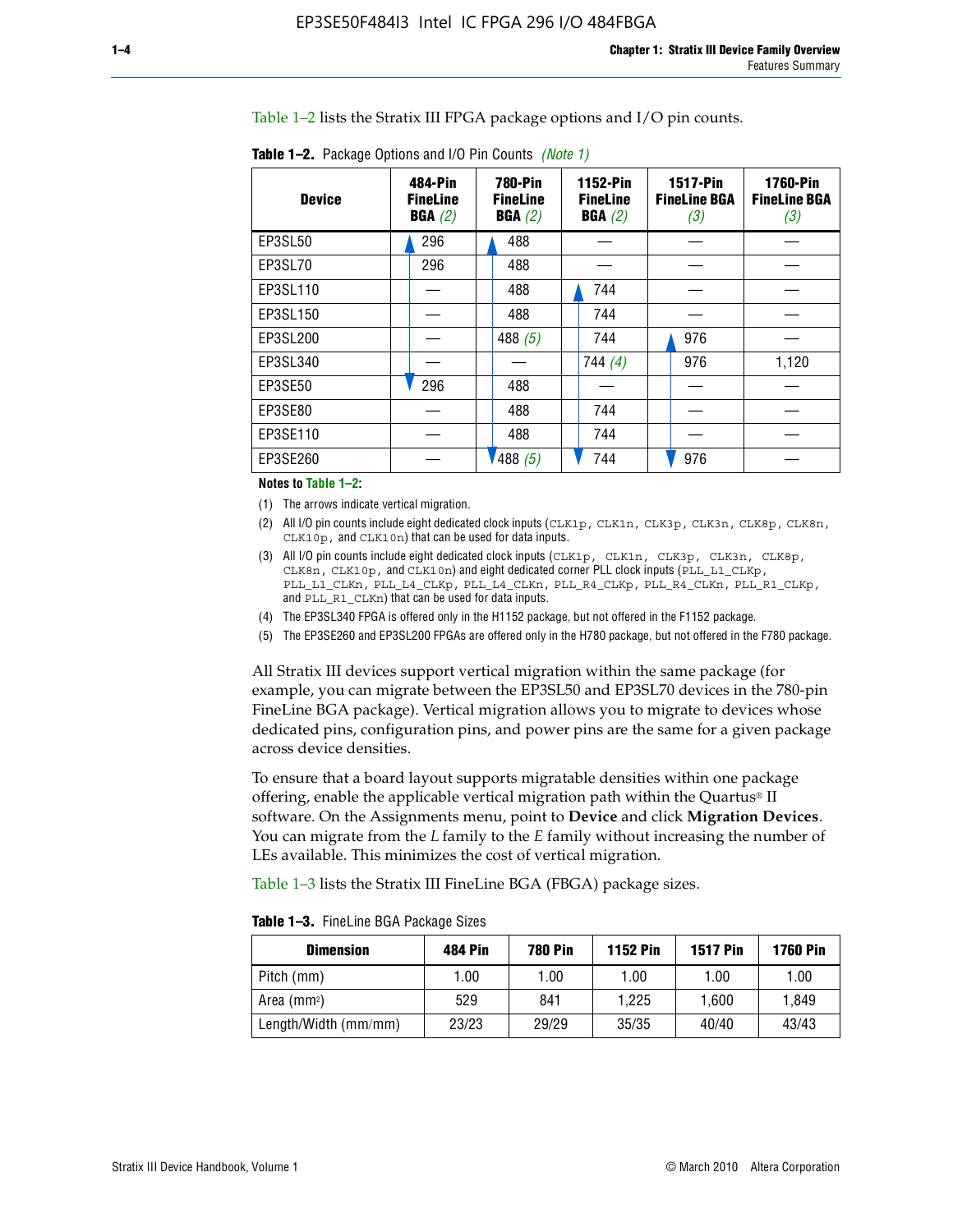Table 1–4 lists the Stratix III Hybrid FineLine BGA (HBGA) package sizes.

**Table 1–4.** Hybrid FineLine BGA Package Sizes

| <b>Dimension</b>        | <b>780 Pin</b> | <b>1152 Pin</b> |
|-------------------------|----------------|-----------------|
| Pitch (mm)              | 1.00           | 1.00            |
| Area (mm <sup>2</sup> ) | 1.089          | 1.600           |
| Length/Width (mm/mm)    | 33/33          | 40/40           |

Stratix III devices are available in up to three speed grades: –2, –3, and –4, with –2 being the fastest. Stratix III devices are offered in both commercial and industrial temperature range ratings with leaded and lead-free packages. Selectable Core Voltage is available in specially marked low-voltage devices (*L* ordering code suffix).

Table 1–5 lists the Stratix III device speed grades.

Table 1-5. Speed Grades for Stratix III Devices (Part 1 of 2)

| <b>Device</b> | <b>Temperature</b><br>Grade | 484 - Pin<br><b>FineLine</b><br><b>BGA</b> | <b>780-Pin</b><br><b>FineLine</b><br><b>BGA</b> | <b>780-Pin</b><br><b>Hybrid</b><br><b>FineLine</b><br><b>BGA</b> | 1152-Pin<br><b>FineLine</b><br><b>BGA</b> | 1152-Pin<br><b>Hybrid</b><br><b>FineLine</b><br><b>BGA</b> | 1517-Pin<br><b>FineLine</b><br><b>BGA</b> | <b>1760-Pin</b><br><b>FineLine</b><br><b>BGA</b> |
|---------------|-----------------------------|--------------------------------------------|-------------------------------------------------|------------------------------------------------------------------|-------------------------------------------|------------------------------------------------------------|-------------------------------------------|--------------------------------------------------|
| EP3SL50       | Commercial                  | $-2, -3, -4,$<br>$-4L$                     | $-2, -3, -4,$<br>$-4L$                          |                                                                  |                                           |                                                            |                                           |                                                  |
|               | Industrial                  | $-3, -4, -4L$                              | $-3, -4, -4L$                                   | $\equiv$                                                         | $\equiv$                                  | $\equiv$                                                   | $\equiv$                                  | $\equiv$                                         |
| EP3SL70       | Commercial                  | $-2, -3, -4,$<br>$-41$                     | $-2, -3, -4,$<br>$-41$                          |                                                                  |                                           |                                                            |                                           |                                                  |
|               | Industrial                  | $-3, -4, -4L$                              | $-3, -4, -4L$                                   | $\equiv$                                                         | $\overline{\phantom{0}}$                  | $\overline{\phantom{0}}$                                   | $\overline{\phantom{0}}$                  | $\overline{\phantom{0}}$                         |
| EP3SL110      | Commercial                  |                                            | $-2, -3, -4,$<br>$-4L$                          |                                                                  | $-2, -3, -4,$<br>$-4L$                    |                                                            |                                           |                                                  |
|               | Industrial                  | $\equiv$                                   | $-3, -4, -4L$                                   | $\frac{1}{1}$                                                    | $-3, -4, -4L$                             | $\frac{1}{2}$                                              | $\equiv$                                  | $\overline{\phantom{0}}$                         |
| EP3SL150      | Commercial                  |                                            | $-2, -3, -4,$<br>$-41$                          |                                                                  | $-2, -3, -4,$<br>$-41$                    |                                                            |                                           |                                                  |
|               | Industrial                  |                                            | $-3, -4, -4L$                                   | $\equiv$                                                         | $-3, -4, -4L$                             |                                                            | $\qquad \qquad -$                         | $\equiv$                                         |
| EP3SL200      | Commercial                  |                                            |                                                 | $-2, -3, -4,$<br>$-4L$                                           | $-2, -3, -4,$<br>$-4L$                    |                                                            | $-2,-3,-4,$<br>$-4L$                      |                                                  |
|               | Industrial (1)              | $\equiv$                                   | $\equiv$                                        | $-3, -4, -4L$                                                    | $-3, -4, -4L$                             | $\frac{1}{2}$                                              | $-3, -4, -4L$                             | $\overline{\phantom{0}}$                         |
| EP3SL340      | Commercial                  | $\equiv$                                   | $\qquad \qquad$                                 | $\overbrace{\phantom{12322111}}$                                 | $\overline{\phantom{m}}$                  |                                                            | $-2, -3, -4$ $-2, -3, -4$                 | $-2, -3, -4$                                     |
|               | Industrial (1)              | $\overline{\phantom{m}}$                   | $\equiv$                                        | $\equiv$                                                         | $-$                                       |                                                            | $-3, -4, -4$ $-4$ $-3, -4, -4$            | $-3, -4, -4L$                                    |
| EP3SE50       | Commercial                  | $-2, -3, -4,$<br>$-4L$                     | $-2, -3, -4,$<br>$-4L$                          |                                                                  |                                           |                                                            |                                           |                                                  |
|               | Industrial                  | $-3, -4, -4L$                              | $-3, -4, -4L$                                   | $\equiv$                                                         | $\overline{\phantom{0}}$                  |                                                            |                                           | $\overline{\phantom{0}}$                         |
| EP3SE80       | Commercial                  |                                            | $-2, -3, -4,$<br>$-41$                          |                                                                  | $-2, -3, -4,$<br>$-41$                    |                                                            |                                           |                                                  |
|               | Industrial                  | $\overline{\phantom{m}}$                   | $-3, -4, -4L$                                   | $\overbrace{\phantom{1232211}}$                                  | $-3, -4, -4L$                             |                                                            | $\equiv$                                  |                                                  |
| EP3SE110      | Commercial                  |                                            | $-2, -3, -4,$<br>$-4L$                          |                                                                  | $-2, -3, -4,$<br>$-41$                    |                                                            |                                           |                                                  |
|               | Industrial                  |                                            | $-3, -4, -4L$                                   | $\overline{\phantom{0}}$                                         | $-3, -4, -4L$                             |                                                            |                                           |                                                  |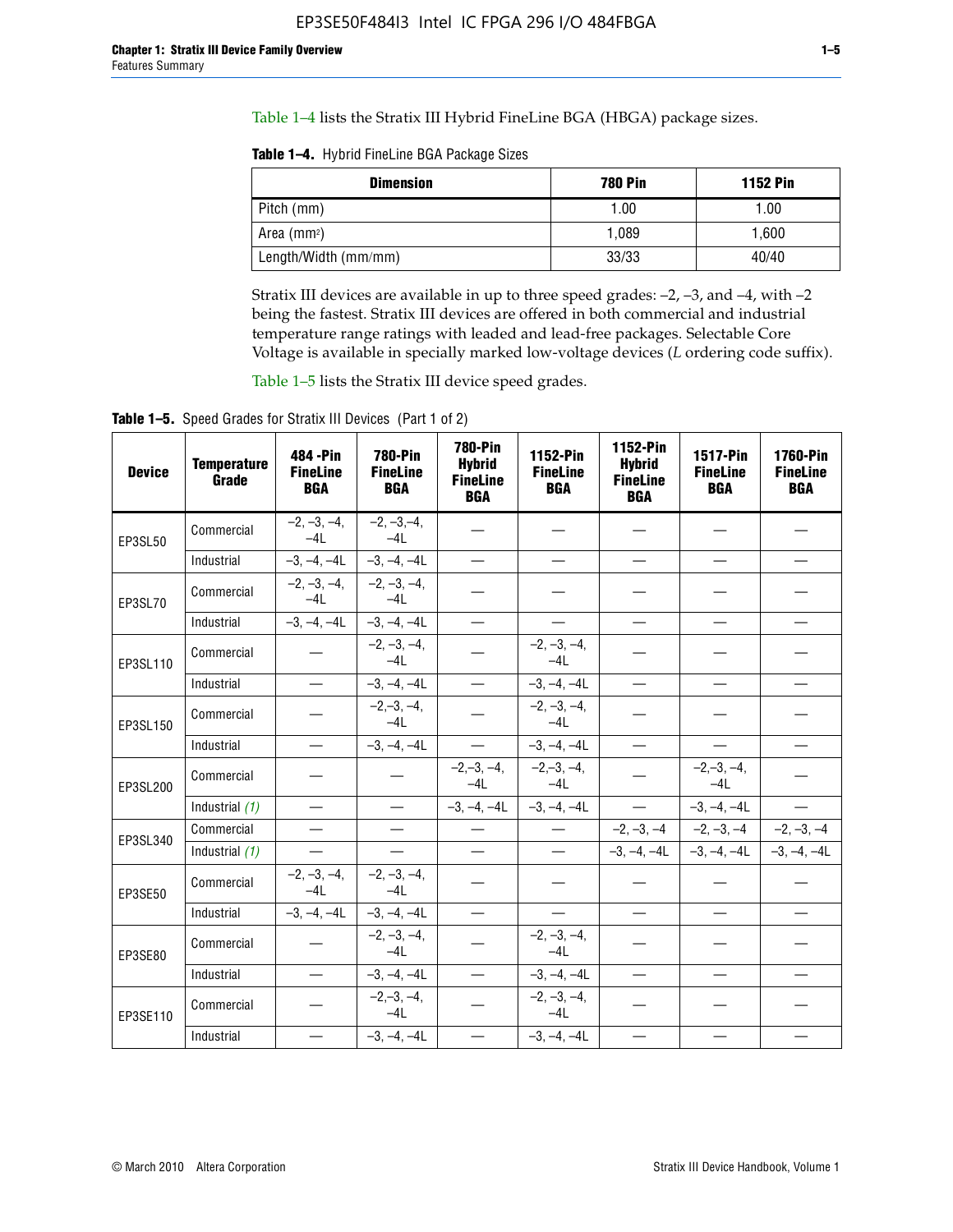| <b>Device</b> | Temperature<br>Grade | 484 - Pin<br><b>FineLine</b><br><b>BGA</b> | <b>780-Pin</b><br><b>FineLine</b><br><b>BGA</b> | <b>780-Pin</b><br><b>Hybrid</b><br><b>FineLine</b><br><b>BGA</b> | 1152-Pin<br><b>FineLine</b><br><b>BGA</b> | <b>1152-Pin</b><br><b>Hybrid</b><br><b>FineLine</b><br><b>BGA</b> | <b>1517-Pin</b><br><b>FineLine</b><br><b>BGA</b> | <b>1760-Pin</b><br><b>FineLine</b><br><b>BGA</b> |
|---------------|----------------------|--------------------------------------------|-------------------------------------------------|------------------------------------------------------------------|-------------------------------------------|-------------------------------------------------------------------|--------------------------------------------------|--------------------------------------------------|
| EP3SE260      | Commercial           |                                            |                                                 | $-2, -3, -4,$<br>$-4L$                                           | $-2, -3, -4,$<br>$-4L$                    |                                                                   | $-2, -3, -4,$<br>$-4L$                           |                                                  |
|               | Industrial $(1)$     |                                            |                                                 | $-3, -4, -4L$                                                    | $-3, -4, -4L$                             |                                                                   | $-3, -4, -4L$                                    |                                                  |

**Table 1–5.** Speed Grades for Stratix III Devices (Part 2 of 2)

**Note to Table 1–5:**

(1) For EP3SL340, EP3SL200, and EP3SE260 devices, the industrial junction temperature range for –4L is 0–100°C, regardless of supply voltage.

# **Architecture Features**

The following section describes the various features of the Stratix III family FPGAs.

## **Logic Array Blocks and Adaptive Logic Modules**

The Logic Array Block (LAB) is composed of basic building blocks known as Adaptive Logic Modules (ALMs) that can be configured to implement logic, arithmetic, and register functions. Each LAB consists of ten ALMs, carry chains, shared arithmetic chains, LAB control signals, local interconnect, and register chain connection lines. ALMs are part of a unique, innovative logic structure that delivers faster performance, minimizes area, and reduces power consumption. ALMs expand the traditional 4-input look-up table architecture to 7 inputs, increasing performance by reducing LEs, logic levels, and associated routing. In addition, ALMs maximize DSP performance with dedicated functionality to efficiently implement adder trees and other complex arithmetic functions. The Quartus II Compiler places associated logic in an LAB or adjacent LABs, allowing the use of local, shared arithmetic chain, and register chain connections for performance and area efficiency.

The Stratix III LAB has a new derivative called Memory LAB (or MLAB), which adds SRAM memory capability to the LAB. MLAB is a superset of the LAB and includes all LAB features. MLABs support a maximum of 320 bits of simple dual-port Static Random Access Memory (SRAM). Each ALM in an MLAB can be configured as a 16×2 block, resulting in a configuration of 16×20 simple dual port SRAM block. MLAB and LAB blocks always co-exist as pairs in all Stratix III families, allowing up to 50% of the logic (LABs) to be traded for memory (MLABs).



f For more information about LABs and ALMs, refer to the *[Logic Array Blocks and](http://www.altera.com/literature/hb/stx3/stx3_siii51002.pdf)  [Adaptive Logic Modules in Stratix III Devices](http://www.altera.com/literature/hb/stx3/stx3_siii51002.pdf)* chapter.



For more information about MLAB modes, features and design considerations, refer to the *[TriMatrix Embedded Memory Blocks in Stratix III Devices](http://www.altera.com/literature/hb/stx3/stx3_siii51004.pdf)* chapter.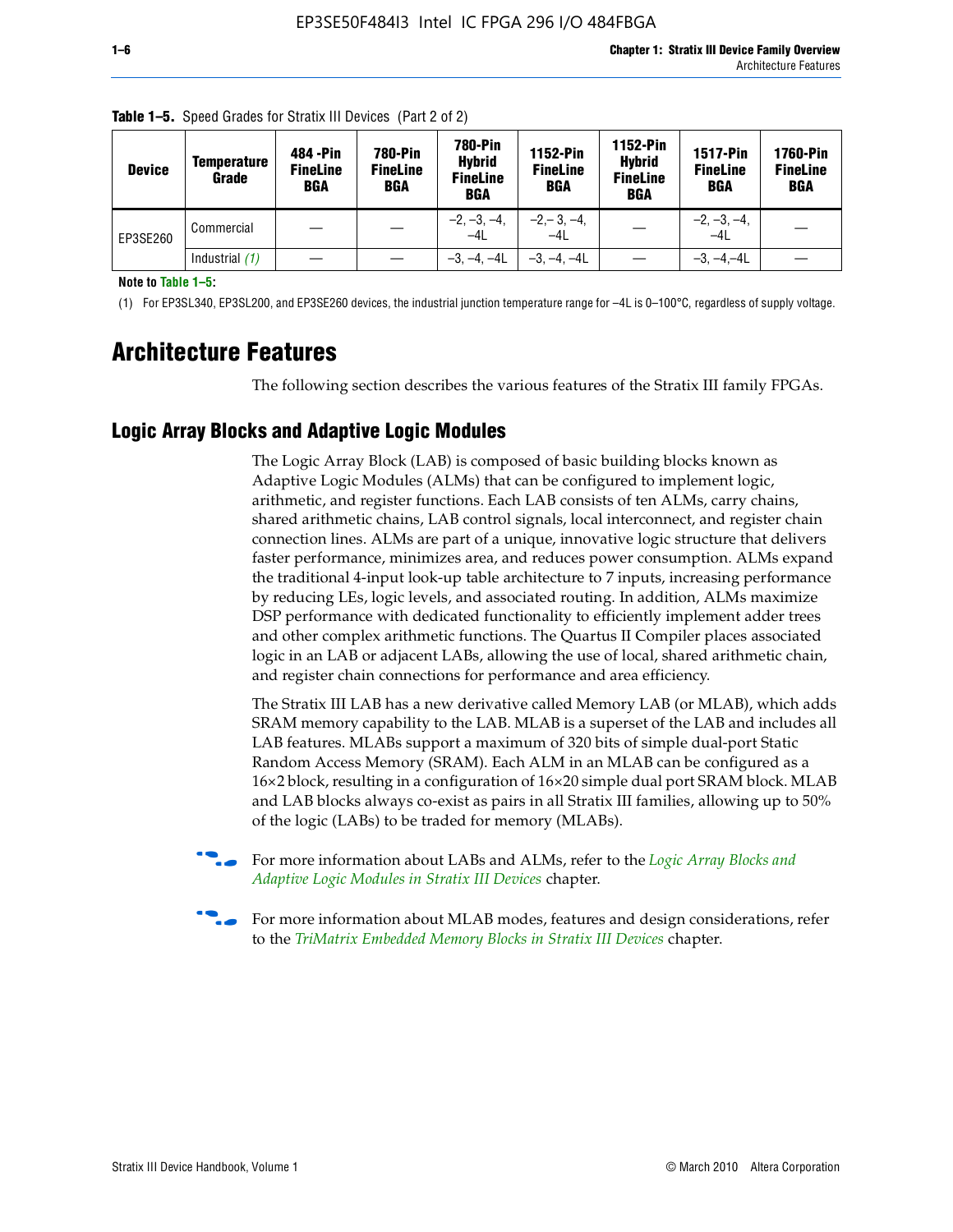#### **MultiTrack Interconnect**

In the Stratix III architecture, connections between ALMs, TriMatrix memory, DSP blocks, and device I/O pins are provided by the MultiTrack interconnect structure with DirectDrive technology. The MultiTrack interconnect consists of continuous, performance-optimized row and column interconnects that span fixed distances. A routing structure with fixed length resources for all devices allows predictable and repeatable performance when migrating through different device densities. The MultiTrack interconnect provides 1-hop connection to 34 adjacent LABs, 2-hop connections to 96 adjacent LABs and 3-hop connections to 160 adjacent LABs.

DirectDrive technology is a deterministic routing technology that ensures identical routing resource usage for any function regardless of placement in the device. The MultiTrack interconnect and DirectDrive technology simplify the integration stage of block-based designing by eliminating the reoptimization cycles that typically follow design changes and additions. The Quartus II Compiler also automatically places critical design paths on faster interconnects to improve design performance.

#### f For more information, refer to the *[MultiTrack Interconnect in Stratix III Devices](http://www.altera.com/literature/hb/stx3/stx3_siii51003.pdf)* chapter.

#### **TriMatrix Embedded Memory Blocks**

TriMatrix embedded memory blocks provide three different sizes of embedded SRAM to efficiently address the needs of Stratix III FPGA designs. TriMatrix memory includes the following blocks:

- 320-bit MLAB blocks optimized to implement filter delay lines, small FIFO buffers, and shift registers
- 9-Kbit M9K blocks that can be used for general purpose memory applications
- 144-Kbit M144K blocks that are ideal for processor code storage, packet and video frame buffering

Each embedded memory block can be independently configured to be a single- or dual-port RAM, ROM, or shift register via the Quartus II MegaWizard™ Plug-In Manager. Multiple blocks of the same type can also be stitched together to produce larger memories with minimal timing penalty. TriMatrix memory provides up to 16,272 Kbits of embedded SRAM at up to 600 MHz operation.

For more information about TriMatrix memory blocks, modes, features, and design considerations, refer to the *[TriMatrix Embedded Memory Blocks in Stratix III Devices](http://www.altera.com/literature/hb/stx3/stx3_siii51004.pdf)* chapter.

#### **DSP Blocks**

Stratix III devices have dedicated high-performance digital signal processing (DSP) blocks optimized for DSP applications requiring high data throughput. Stratix III devices provide you with the ability to implement various high-performance DSP functions easily. Complex systems such as WiMAX, 3GPP WCDMA, CDMA2000, voice over Internet Protocol (VoIP), H.264 video compression, and high-definition television (HDTV) require high-performance DSP blocks to process data. These system designs typically use DSP blocks to implement finite impulse response (FIR) filters, complex FIR filters, infinite impulse response (IIR) filters, fast Fourier transform (FFT) functions, and discrete cosine transform (DCT) functions.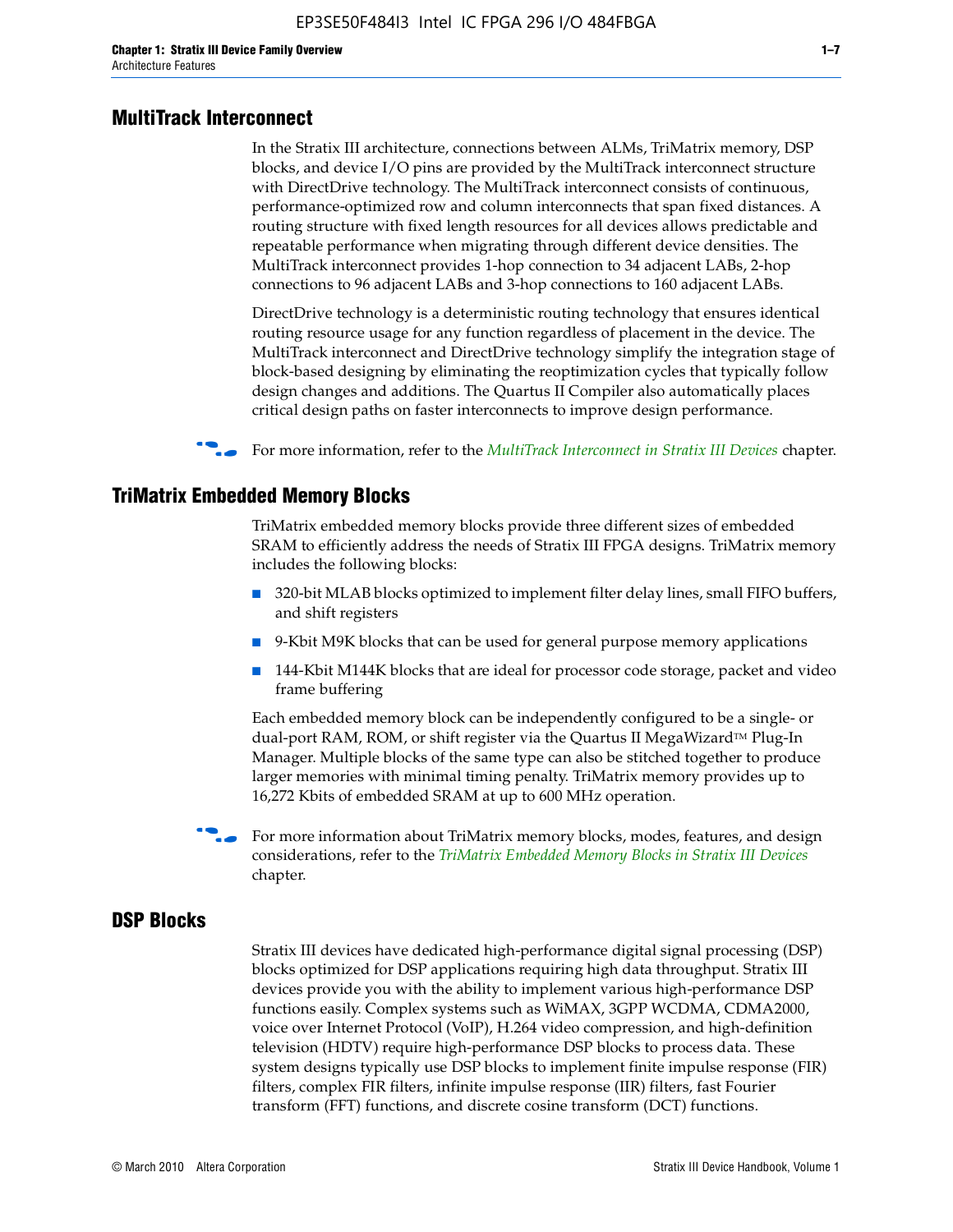Stratix III devices have up to 112 DSP blocks. The architectural highlights of the Stratix III DSP block are the following:

- High-performance, power optimized, fully pipelined multiplication operations
- Native support for 9-bit, 12-bit, 18-bit, and 36-bit word lengths
- Native support for 18-bit complex multiplications
- Efficient support for floating point arithmetic formats (24-bit for Single Precision and 53-bit for Double Precision)
- Signed and unsigned input support
- Built-in addition, subtraction, and accumulation units to efficiently combine multiplication results
- Cascading 18-bit input bus to form tap-delay lines
- Cascading 44-bit output bus to propagate output results from one block to the next block
- Rich and flexible arithmetic rounding and saturation units
- Efficient barrel shifter support
- Loopback capability to support adaptive filtering

DSP block multipliers can optionally feed an adder/subtractor or accumulator in the block depending on user configuration. This option saves ALM routing resources and increases performance, because all connections and blocks are inside the DSP block. Additionally, the DSP Block input registers can efficiently implement shift registers for FIR filter applications, and the Stratix III DSP blocks support rounding and saturation. The Quartus II software includes megafunctions that control the mode of operation of the DSP blocks based on user parameter settings.

f For more information, refer to the *[DSP Blocks in Stratix III Devices](http://www.altera.com/literature/hb/stx3/stx3_siii51005.pdf)* chapter.

#### **Clock Networks and PLLs**

Stratix III devices provide dedicated Global Clock Networks (GCLKs), Regional Clock Networks (RCLKs), and Periphery Clock Networks (PCLKs). These clocks are organized into a hierarchical clock structure that provides up to 104 unique clock domains (16 GCLK + 88 RCLK) within the Stratix III device and allows for up to 38 (16 GCLK + 22 RCLK) unique GCLK/RCLK clock sources per device quadrant.

Stratix III devices deliver abundant PLL resources with up to 12 PLLs per device and up to 10 outputs per PLL. Every output can be independently programmed, creating a unique, customizable clock frequency. Inherent jitter filtration and fine granularity control over multiply, divide ratios, and dynamic phase-shift reconfiguration provide the high-performance precision required in today's high-speed applications. Stratix III PLLs are feature rich, supporting advanced capabilities such as clock switchover, reconfigurable phase shift, PLL reconfiguration, and reconfigurable bandwidth. PLLs can be used for general-purpose clock management supporting multiplication, phase shifting, and programmable duty cycle. Stratix III PLLs also support external feedback mode, spread-spectrum input clock tracking, and post-scale counter cascading.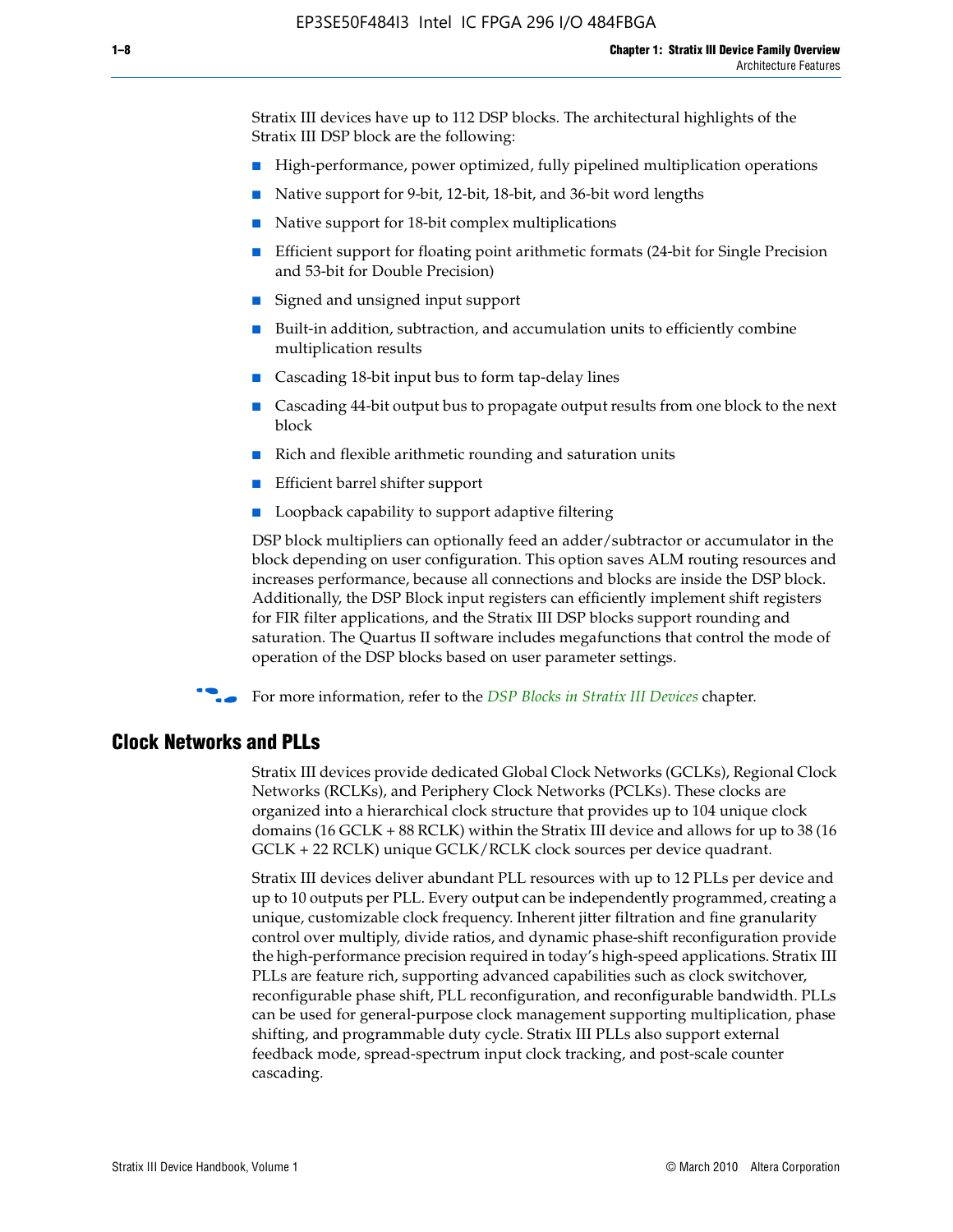f For more information, refer to the *[Clock Networks and PLLs in Stratix III Devices](http://www.altera.com/literature/hb/stx3/stx3_siii51006.pdf)* chapter.

## **I/O Banks and I/O Structure**

Stratix III devices contain up to 24 modular I/O banks, each of which contains 24, 32, 36, 40, or 48 I/Os. This modular bank structure improves pin efficiency and eases device migration. The I/O banks contain circuitry to support external memory interfaces at speeds up to 533 MHz and high-speed differential I/O interfaces meeting up to 1.6 Gbps performance. It also supports high-speed differential inputs and outputs running at speeds up to 800 MHz.

Stratix III devices support a wide range of industry I/O standards, including single-ended, voltage referenced single-ended, and differential I/O standards. The Stratix III I/O supports programmable bus hold, programmable pull-up resistor, programmable slew rate, programmable drive strength, programmable output delay control, and open-drain output. Stratix III devices also support on-chip series  $(R<sub>s</sub>)$  and on-chip parallel  $(R_T)$  termination with auto calibration for single-ended I/O standards and on-chip differential termination  $(R_D)$  for LVDS I/O standards on Left/Right I/O banks. Dynamic OCT is also supported on bi-directional I/O pins in all I/O banks.

**For more information, refer to the** *[Stratix III Device I/O Features](http://www.altera.com/literature/hb/stx3/stx3_siii51007.pdf)* **chapter.** 

## **External Memory Interfaces**

The Stratix III I/O structure has been completely redesigned to provide flexibility and enable high-performance support for existing and emerging external memory standards such as DDR, DDR2, DDR3, QDR II, QDR II+, and RLDRAM II at frequencies of up to 533 MHz.

Packed with features such as dynamic on-chip termination, trace mismatch compensation, read/write leveling, half-rate registers, and 4-to 36-bit programmable DQ group widths, Stratix III I/Os supply the built-in functionality required for rapid and robust implementation of external memory interfaces. Double data-rate support is found on all sides of the Stratix III device. Stratix III devices provide an efficient architecture to quickly and easily fit wide external memory interfaces exactly where you want them.

A self-calibrating soft IP core (ALTMEMPHY), optimized to take advantage of the Stratix III device I/O, along with the Quartus II timing analysis tool (TimeQuest), provide the total solution for the highest reliable frequency of operation across process voltage and temperature.

f For more information about external memory interfaces, refer to the *[External Memory](http://www.altera.com/literature/hb/stx3/stx3_siii51008.pdf)  [Interfaces in Stratix III Devices](http://www.altera.com/literature/hb/stx3/stx3_siii51008.pdf)* chapter.

#### **High-Speed Differential I/O Interfaces with DPA**

Stratix III devices contain dedicated circuitry for supporting differential standards at speeds up to 1.6 Gbps. The high-speed differential I/O circuitry supports the following high-speed I/O interconnect standards and applications: Utopia IV, SPI-4.2, SFI-4, 10 Gigabit Ethernet XSBI, Rapid I/O, and NPSI. Stratix III devices support 2×, 4×, 6×, 7×, 8×, and 10× SERDES modes for high-speed differential I/O interfaces and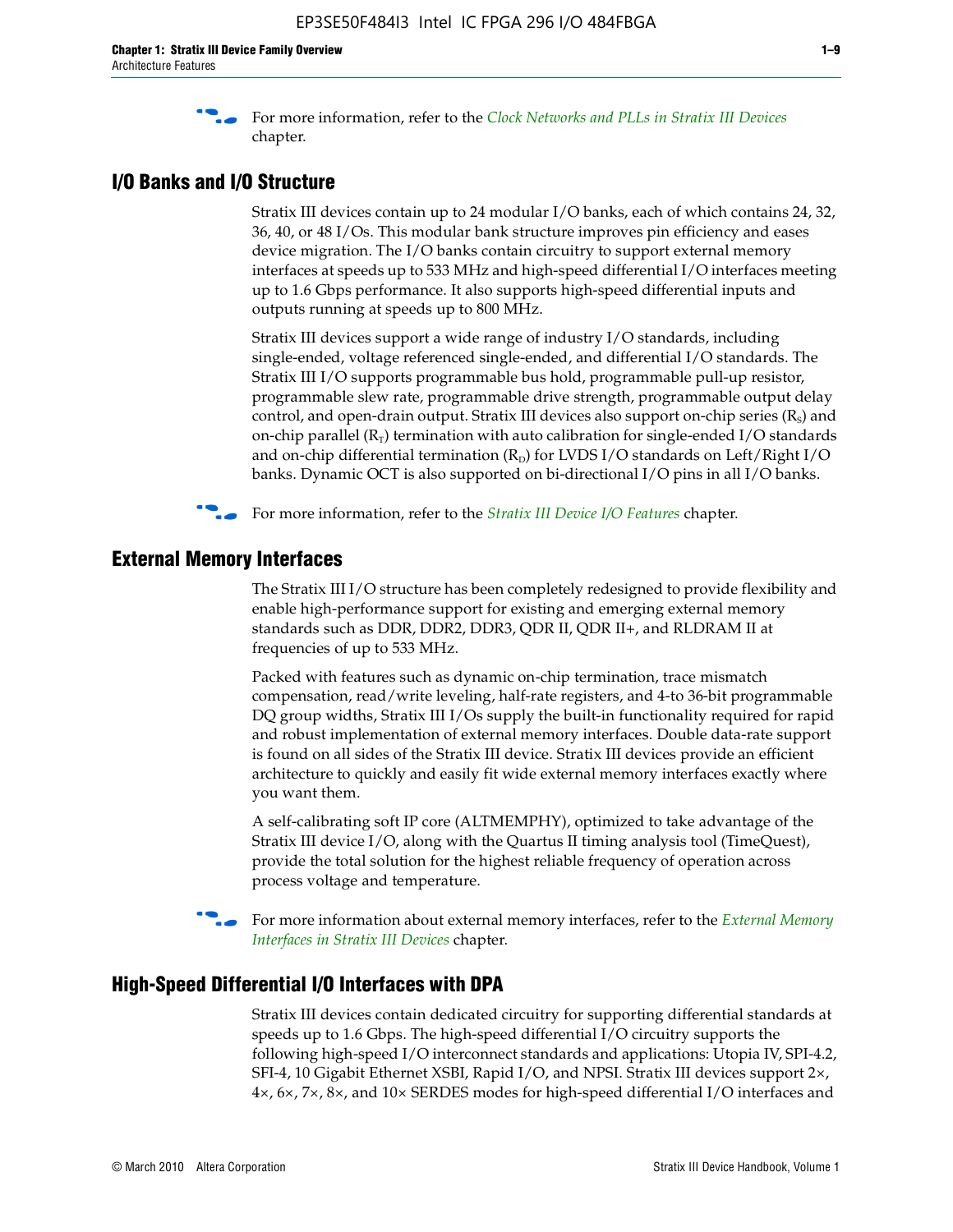4×, 6×, 7×, 8×, and 10× SERDES modes when using the dedicated DPA circuitry. DPA minimizes bit errors, simplifies PCB layout and timing management for high-speed data transfer, and eliminates channel-to-channel and channel-to-clock skew in high-speed data transmission systems. Soft CDR can also be implemented, enabling low-cost 1.6-Gbps clock embedded serial links.

Stratix III devices have the following dedicated circuitry for high-speed differential I/O support:

- Differential I/O buffer
- Transmitter serializer
- Receiver deserializer
- Data realignment
- Dynamic phase aligner (DPA)
- Soft CDR functionality
- Synchronizer (FIFO buffer)
- PLLs

**for more information, refer to the** *High Speed Differential I/O Interfaces with DPA in [Stratix III Devices](http://www.altera.com/literature/hb/stx3/stx3_siii51009.pdf)* chapter.

#### **Hot Socketing and Power-On Reset**

Stratix III devices are hot-socketing compliant. Hot socketing is also known as hot plug-in or hot swap, and power sequencing support without the use of any external devices. Robust on-chip hot-socketing and power-sequencing support ensures proper device operation independent of the power-up sequence. You can insert or remove a Stratix III board in a system during system operation without causing undesirable effects to the running system bus or the board that was inserted into the system.

The hot-socketing feature makes it easier to use Stratix III devices on PCBs that also contain a mixture of 3.3-V, 3.0-V, 2.5-V, 1.8-V, 1.5-V, and 1.2-V devices. With the Stratix III hot socketing feature, you do not need to ensure a specific power-up sequence for each device on the board.

For more information, refer to the *Hot Socketing and Power-On Reset in Stratix III [Device](http://www.altera.com/literature/hb/stx3/stx3_siii51010.pdf)s* chapter.

#### **Configuration**

Stratix III devices are configured using one of the following four configuration schemes:

- Fast passive parallel (FPP)
- Fast active serial (AS)
- Passive serial (PS)
- Joint Test Action Group (JTAG)

All configuration schemes use either an external controller (for example, a  $MAX<sup>®</sup>$  II device or microprocessor), a configuration device, or a download cable.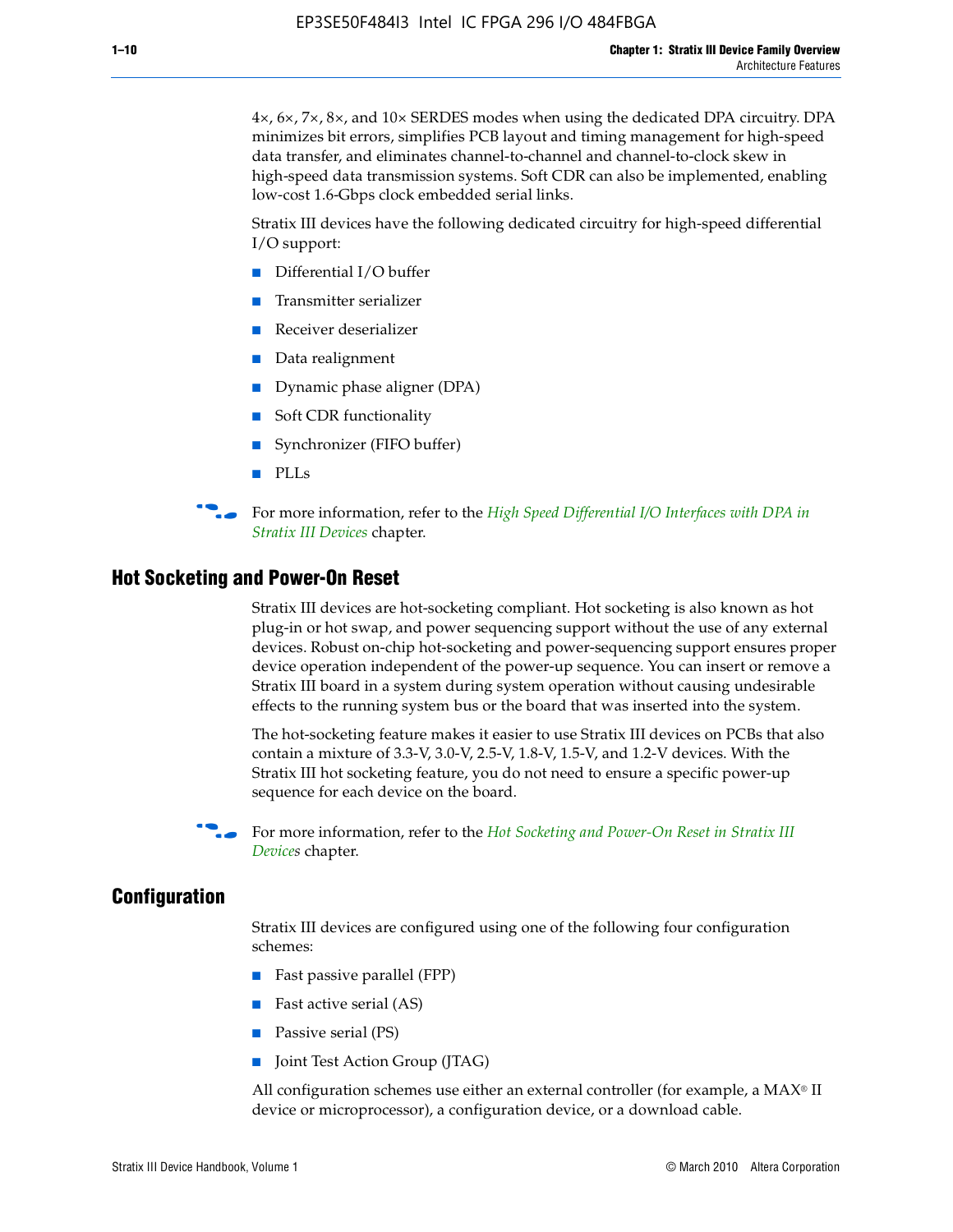Stratix III devices support configuration data decompression, which saves configuration memory space and time. This feature allows you to store compressed configuration data in configuration devices or other memory and transmit this compressed bitstream to Stratix III devices. During configuration, the Stratix III device decompresses the bitstream in real time and programs its SRAM cells.

Stratix III devices support decompression in the FPP when using a MAX II device/microprocessor plus flash, fast AS, and PS configuration schemes. The Stratix III decompression feature is not available in the FPP when using the enhanced configuration device and JTAG configuration schemes.

For more information, refer to the *[Configuring Stratix III Devices](http://www.altera.com/literature/hb/stx3/stx3_siii51011.pdf)* chapter.

## **Remote System Upgrades**

Stratix III devices feature remote system upgrade capability, allowing error-free deployment of system upgrades from a remote location securely and reliably. Soft logic (either the Nios embedded processor or user logic) implemented in a Stratix III device can download a new configuration image from a remote location, store it in configuration memory, and direct the dedicated remote system upgrade circuitry to initiate a reconfiguration cycle. The dedicated circuitry performs error detection during and after the configuration process, and can recover from an error condition by reverting back to a safe configuration image, and provides error status information. This dedicated remote system upgrade circuitry is unique to Stratix series FPGAs and helps to avoid system downtime.



**For more information, refer to the** *[Remote System Upgrades with Stratix III Devices](http://www.altera.com/literature/hb/stx3/stx3_siii51012.pdf)* chapter.

## **IEEE 1149.1 (JTAG) Boundary-Scan Testing**

Stratix III devices support the JTAG IEEE Std. 1149.1 specification. The Boundary-Scan Test (BST) architecture offers the capability to test pin connections without using physical test probes and capture functional data while a device is operating normally. Boundary-scan cells in the Stratix III device can force signals onto pins or capture data from pin or logic array signals. Forced test data is serially shifted into the boundary-scan cells. Captured data is serially shifted out and externally compared to expected results. In addition to BST, you can use the IEEE Std. 1149.1 controller for Stratix III device in-circuit reconfiguration (ICR).

For more information, refer to the *IEEE 1149.1 (JTAG) Boundary Scan Testing in [Stratix III Devices](http://www.altera.com/literature/hb/stx3/stx3_siii51013.pdf)* chapter.

## **Design Security**

Stratix III devices are high-density, high-performance FPGAs with support for 256-bit volatile and non-volatile security keys to protect designs against copying, reverse engineering, and tampering. Stratix III devices have the ability to decrypt a configuration bitstream using the Advanced Encryption Standard (AES) algorithm, an industry standard encryption algorithm that is FIPS-197 certified and requires a 256-bit security key.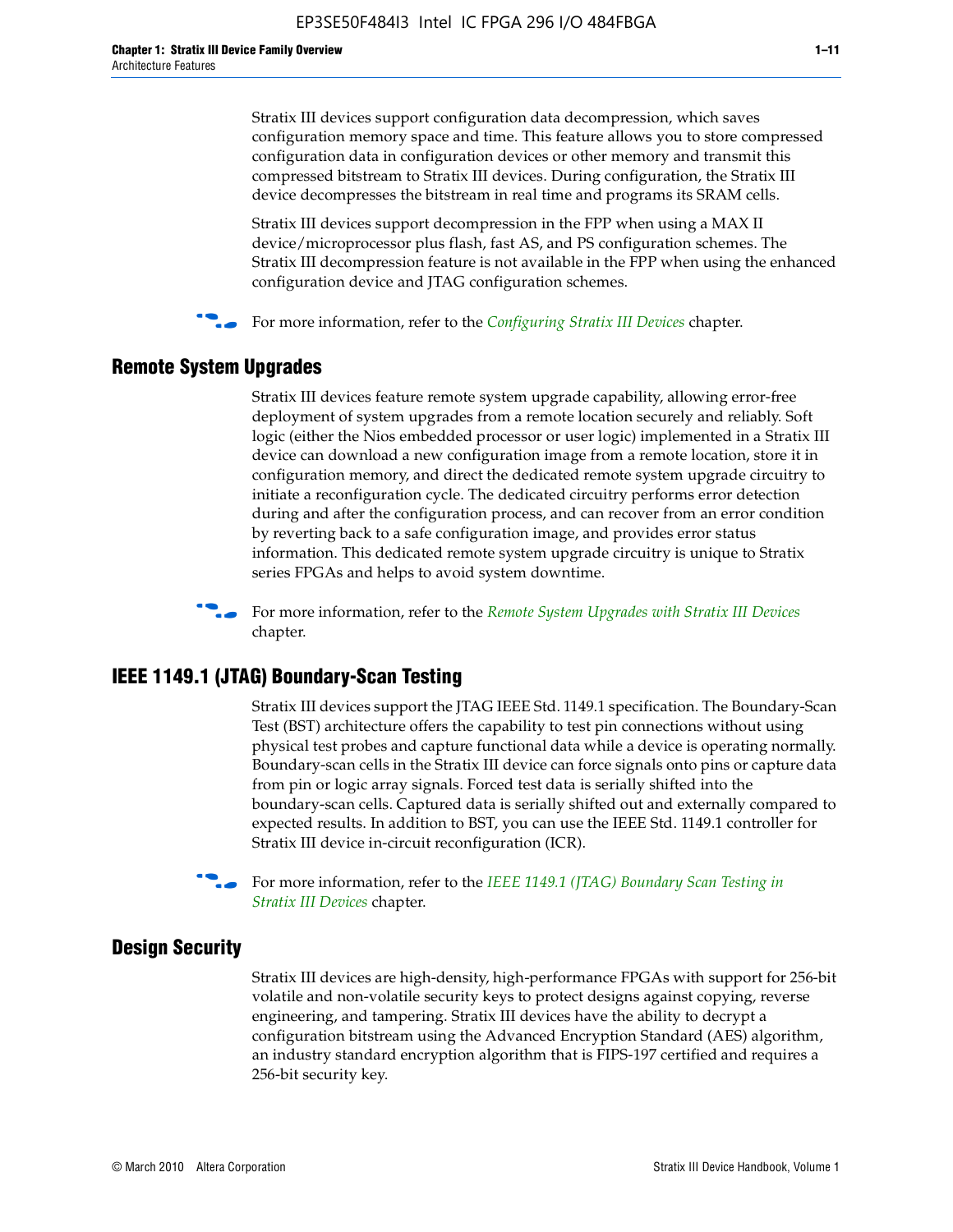The design security feature is available when configuring Stratix III FPGAs using the fast passive parallel (FPP) configuration mode with an external host (such as a MAX II device or microprocessor), or when using fast active serial (AS) or passive serial (PS) configuration schemes.

f For more information about the design security feature, refer to the *[Design Security in](http://www.altera.com/literature/hb/stx3/stx3_siii51014.pdf)  [Stratix III Devices](http://www.altera.com/literature/hb/stx3/stx3_siii51014.pdf)* chapter.

### **SEU Mitigation**

Stratix III devices have built-in error detection circuitry to detect data corruption due to soft errors in the configuration random-access memory (CRAM) cells. This feature allows all CRAM contents to be read and verified continuously during user mode operation to match a configuration-computed CRC value. The enhanced CRC circuit and frame-based configuration architecture allows detection and location of multiple, single, and adjacent bit errors which, in conjunction with a soft circuit supplied as a reference design, allows don't-care soft errors in the CRAM to be ignored during device operation. This provides a steep decrease in the effective soft error rate, increasing system reliability.

On-chip memory block SEU mitigation is also offered using the ninth bit and a configurable megafunction in the Quartus II software for MLAB and M9K blocks while the M144K memory blocks have built-in error correction code (ECC) circuitry.

For more information about the dedicated error detection circuitry, refer to the *SEU [Mitigation in Stratix III Devices](http://www.altera.com/literature/hb/stx3/stx3_siii51015.pdf)* chapter.

#### **Programmable Power**

Stratix III delivers Programmable Power, the only FPGA with user programmable power options balancing today's power and performance requirements. Stratix III devices utilize the most advanced power-saving techniques, including a variety of process, circuit, and architecture optimizations and innovations. In addition, user controllable power reduction techniques provide an optimal balance of performance and power reduction specific for each design configured into the Stratix III FPGA. The Quartus II software (starting from version 6.1) automatically optimizes designs to meet the performance goals while simultaneously leveraging the programmable power-saving options available in the Stratix III FPGA without the need for any changes to the design flow.

For more information about Programmable Power in Stratix III devices, refer to the following documents:

- *[Programmable Power and Temperature Sensing Diode in Stratix III Devices](http://www.altera.com/literature/hb/stx3/stx3_siii51016.pdf)* chapter
- *[AN 437: Power Optimization in Stratix III FPGAs](http://www.altera.com/literature/an/AN437.pdf)*
- *[Stratix III Programmable Power White Paper](http://www.altera.com/literature/wp/wp-01006.pdf)*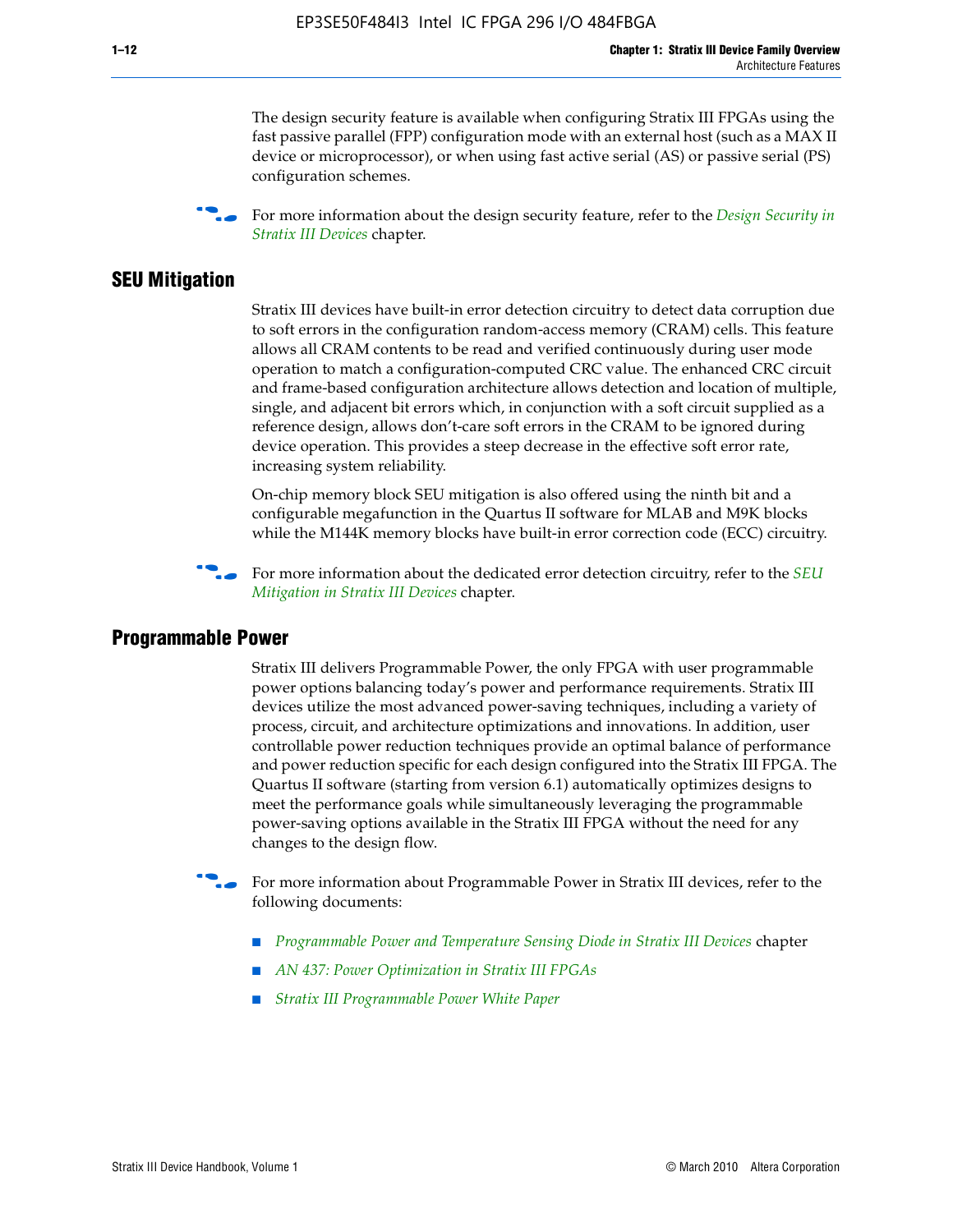## **Signal Integrity**

Stratix III devices simplify the challenge of signal integrity through a number of chip, package, and board level enhancements to enable efficient high-speed data transfer into and out of the device. These enhancements include:

- 8:1:1 user I/O/Gnd/V<sub>cc</sub> ratio to reduce the loop inductance in the package
- Dedicated power supply for each I/O bank, limit of I/Os is 24 to 48 I/Os per bank, to help limit simultaneous switching noise
- Programmable slew-rate support with up to four settings to match desired I/O standard, control noise, and overshoot
- Programmable output-current drive strength support with up to six settings to match desired I/O standard performance
- Programmable output-delay support to control rise/fall times and adjust duty cycle, compensate for skew, and reduce simultaneous switching outputs (SSO) noise
- Dynamic OCT with auto calibration support for series and parallel OCT and differential OCT support for LVDS I/O standard on the left/right banks
- For mor[e](http://www.altera.com/literature/hb/qts/quartusii_handbook.pdf) information about SI support in the Quartus II software, refer to the *[Quartus II Handbook](http://www.altera.com/literature/hb/qts/quartusii_handbook.pdf)*.

For more information about how to use the various configuration, PLL, external memory interfaces, I/O, high-speed differential I/O, power, and JTAG pins, refer to the *[Stratix III Device Family Pin Connection Guidelines](http://www.altera.com/literature/dp/stx3/PCG-01004.pdf)*.

# **Reference and Ordering Information**

The following section describes Stratix III device software support and ordering information.

## **Software Support**

Stratix III devices are supported by the Altera Quartus II design software, version 6.1 and later, which provides a comprehensive environment for system-on-a-programmable-chip (SOPC) design. The Quartus II software includes HDL and schematic design entry, compilation and logic synthesis, full simulation and advanced timing analysis, SignalTap® II logic analyzer, and device configuration.

**for more information about the [Quartus II](http://www.altera.com/literature/hb/qts/quartusii_handbook.pdf) software features, refer to the** *Quartus II* **<b>For all 2** *[Handbook](http://www.altera.com/literature/hb/qts/quartusii_handbook.pdf)*.

The Quartus II software supports a variety of operating systems. The specific operating system for the Quartus II software can be obtained from the Quartus II **Readme.txt** file or the *[Operating System Support](http://www.altera.com/support/software/os_support/oss-index.html)* section of the Altera website. It also supports seamless integration with industry-leading EDA tools through the NativeLink® interface.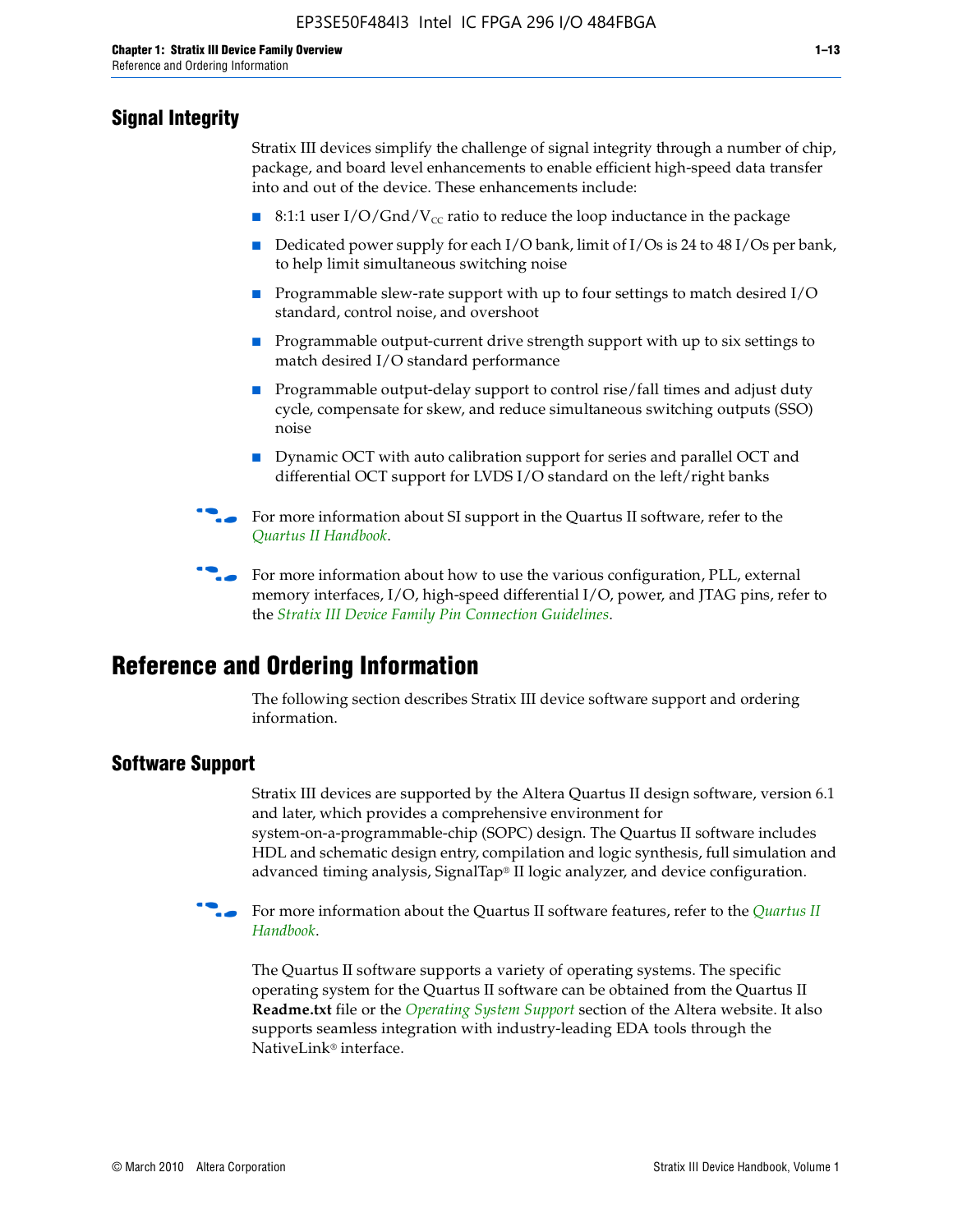## **Ordering Information**

Figure 1–1 shows the ordering codes for Stratix III devices.

For more information about a specific package, refer to the *Stratix III Device Package [Information](http://www.altera.com/literature/hb/stx3/stx3_siii51017.pdf)* chapter.





# **[C](http://www.altera.com/literature/hb/stx3/stx3_siii51012.pdf)hapter Revision History**

Table 1–6 lists the revision history for this chapter.

| <b>Table 1–6.</b> Chapter Revision History (Part 1 of 2) |  |  |  |  |  |
|----------------------------------------------------------|--|--|--|--|--|
|----------------------------------------------------------|--|--|--|--|--|

| <b>Date</b>       | <b>Version</b> | <b>Changes Made</b>                                          |
|-------------------|----------------|--------------------------------------------------------------|
|                   |                | Updated for the Quartus II software version 9.1 SP2 release: |
| <b>March 2010</b> | 1.8            | <b>u</b> Updated Table $1-2$ .                               |
|                   |                | ■ Updated "I/O Banks and I/O Structure" section.             |
| May 2009          | 1.7            | Updated "Software" and "Signal Integrity" sections.          |
|                   |                | Updated "Features" section.                                  |
| February 2009     | 1.6            | <b>u</b> Updated Table $1-1$ .                               |
|                   |                | Removed "Referenced Documents" section.                      |
|                   |                | ■ Updated "Features" section.                                |
| October 2008      | 1.5            | ■ Updated Table 1–1 and Table 1–5.                           |
|                   |                | <b>Updated New Document Format.</b>                          |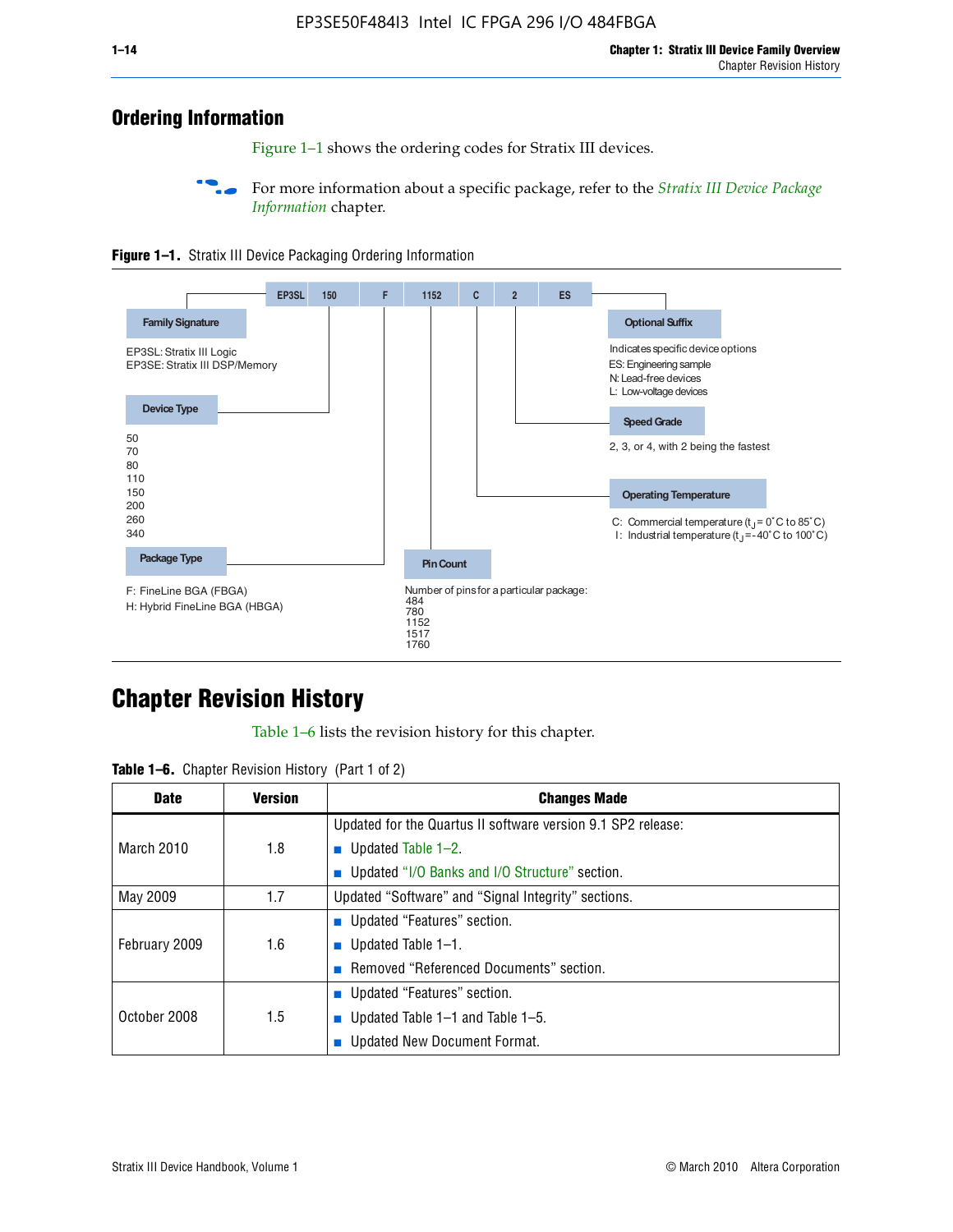| <b>Date</b>   | <b>Version</b> | <b>Changes Made</b>                                                                             |  |  |  |
|---------------|----------------|-------------------------------------------------------------------------------------------------|--|--|--|
|               |                | <b>Updated "Introduction".</b>                                                                  |  |  |  |
|               |                | $\blacksquare$ Updated Table 1-1.                                                               |  |  |  |
|               | 1.4            | ■ Updated Table $1-2$ .                                                                         |  |  |  |
| May 2008      |                | Added Table 1-5.<br><b>COL</b>                                                                  |  |  |  |
|               |                | ■ Updated "Reference and Ordering Information".                                                 |  |  |  |
|               |                | Updated package type information in Figure 1-1.                                                 |  |  |  |
| November 2007 | 1.3            | ■ Updated Table $1-1$ .                                                                         |  |  |  |
|               |                | ■ Updated Table $1-2$ .                                                                         |  |  |  |
|               |                | $\blacksquare$ Minor typo fixes.                                                                |  |  |  |
| October 2007  | 1.2            | Added Table 1-4.                                                                                |  |  |  |
|               |                | Added section "Referenced Documents".                                                           |  |  |  |
|               |                | Added live links for references.                                                                |  |  |  |
| May 2007      | 1.1            | Minor formatting changes, fixed PLL numbers and ALM, LE and MLAB bit counts in<br>Table $1-1$ . |  |  |  |
| November 2006 | 1.0            | Initial Release.                                                                                |  |  |  |